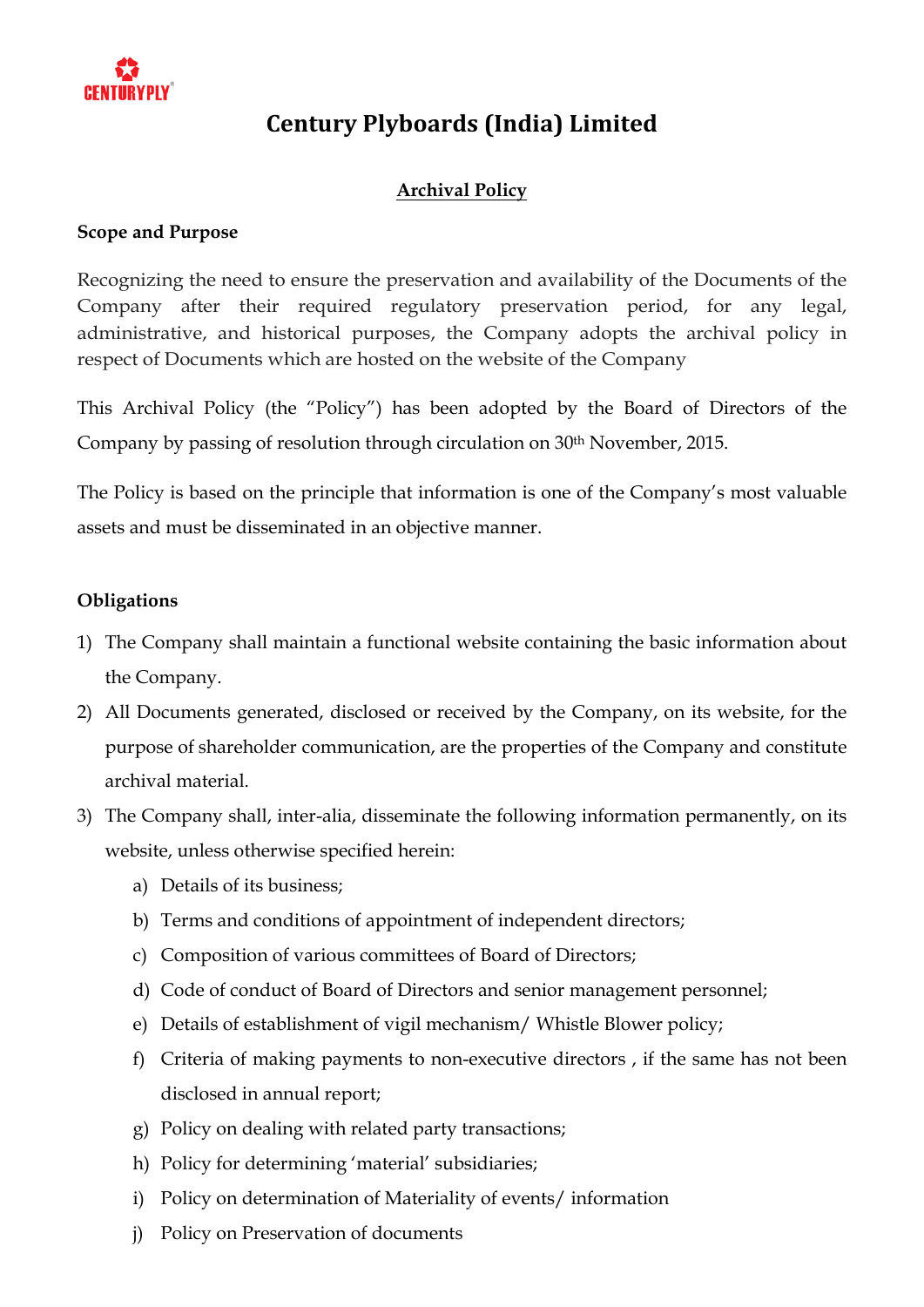

- k) Archival Policy
- l) Details of familiarization programmes imparted to independent directors including the following details:-
	- number of programmes attended by independent directors (during the year and on a cumulative basis till date),
	- number of hours spent by independent directors in such programmes (during the year and on cumulative basis till date), and
	- other relevant details:

will be available for a period of 5 years. Thereafter the information will be stored for an additional period of 3 years. Consequent to completion of such additional period, the information will be removed from the website, at the discretion of the Board of Directors of the Company.

- m) Email address for grievance redressal and other relevant details;
- n) Contact information of the designated officials of the Company who are responsible for assisting and handling investor grievances;
- o) Financial information including:
	- notice of meeting of the Board of Directors where financial results shall be discussed;
	- financial results, on conclusion of the meeting of the Board of Directors where the financial results were approved;
	- complete copy of the annual report including balance sheet, profit and loss account, directors report, corporate governance report etc. will be available for a period of 5 years. Thereafter the information will be stored for an additional period of 3 years. Consequent to completion of such additional period, the information will be removed from the website, at the discretion of the Board of Directors of the Company.
- p) Shareholding pattern will be available for a period of 5 years. Thereafter the information will be stored for an additional period of 3 years. Consequent to completion of such additional period, the information will be removed from the website, at the discretion of the Board of Directors of the Company.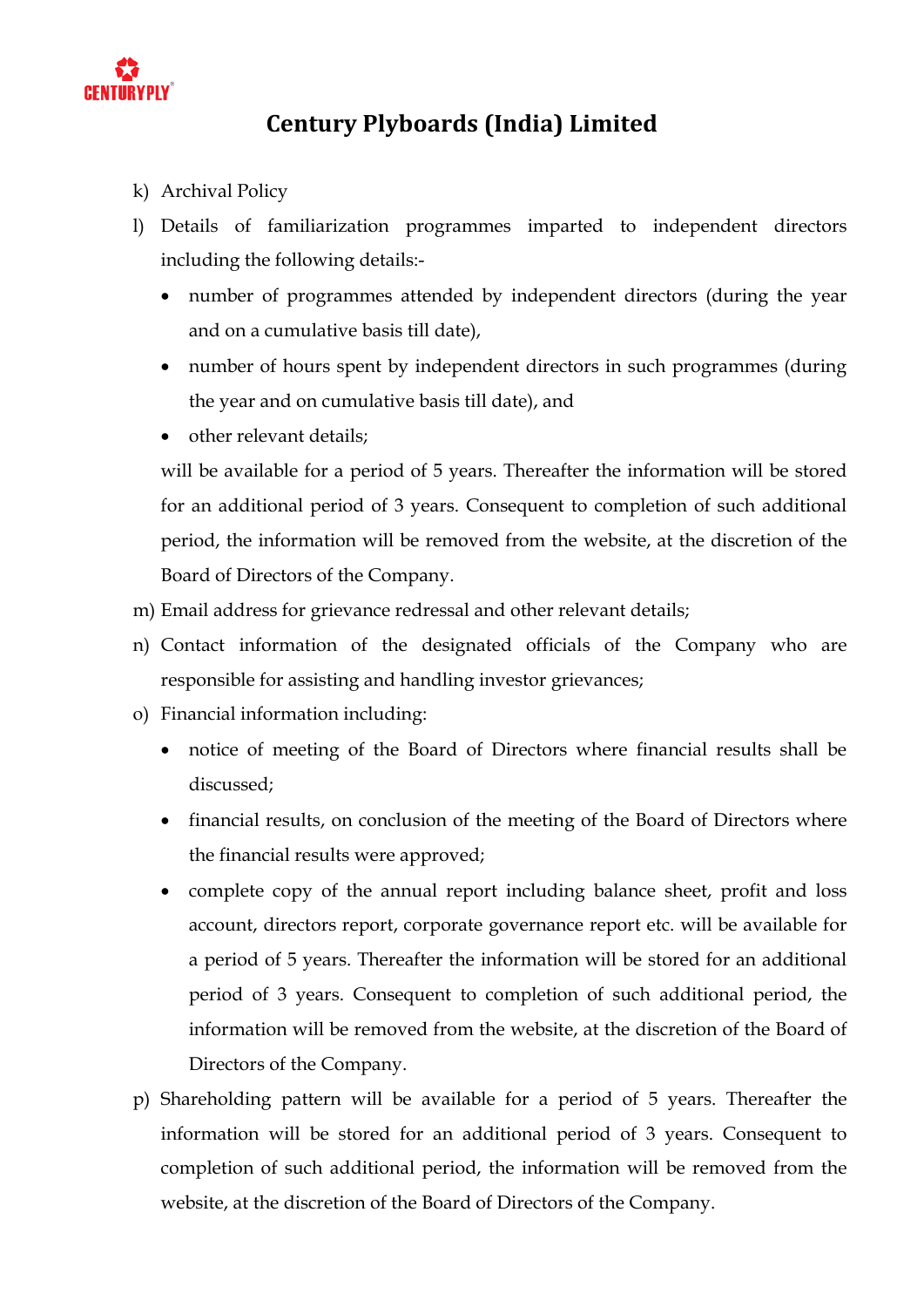

- q) details of agreements entered into with the media companies and/or their associates, etc;
- r) Schedule of analyst or institutional investor meet and presentations made by the Company to analysts or institutional investors simultaneously with submission to stock exchange, will be available for a period of 5 years. Thereafter the information will be stored for an additional period of 3 years. Consequent to completion of such additional period, the information will be removed from the website, at the discretion of the Board of Directors of the Company.
- s) New name and the old name of the Company (If any) for a continuous period of one year, from the date of the last name change;
- t) Items in sub-regulation (1) of regulation 47 of Listing Regulations, 2015.
- 4) The Company shall disclose on its website all such events or information which has been disclosed to stock exchange(s) under this regulation, and such disclosures shall be hosted on the website of the Company for a minimum period of five years and thereafter as per this policy.
- 5) All entities falling under promoter and promoter group shall be disclosed separately in the shareholding pattern appearing on the website of all stock exchanges having nationwide trading terminals where the specified securities of the entity are listed, in accordance with the formats specified by SEBI.

#### **Other Obligations**

- 1) The Company shall ensure that the contents of the website are correct.
- 2) The Company shall update any change in the content of its website within two working days from the date of such change in content.
- 3) Archival material of the Company shall not be destroyed or purged without the approval of the Authorised Person.
- 4) Provided that nothing contained herein shall be deemed to lead to an exception in case of an accidental deletion, or deletion due to any system flaw, virus, or any other deletion, inaccessibility or loss due to any reason other than deliberate and determinate deletion.